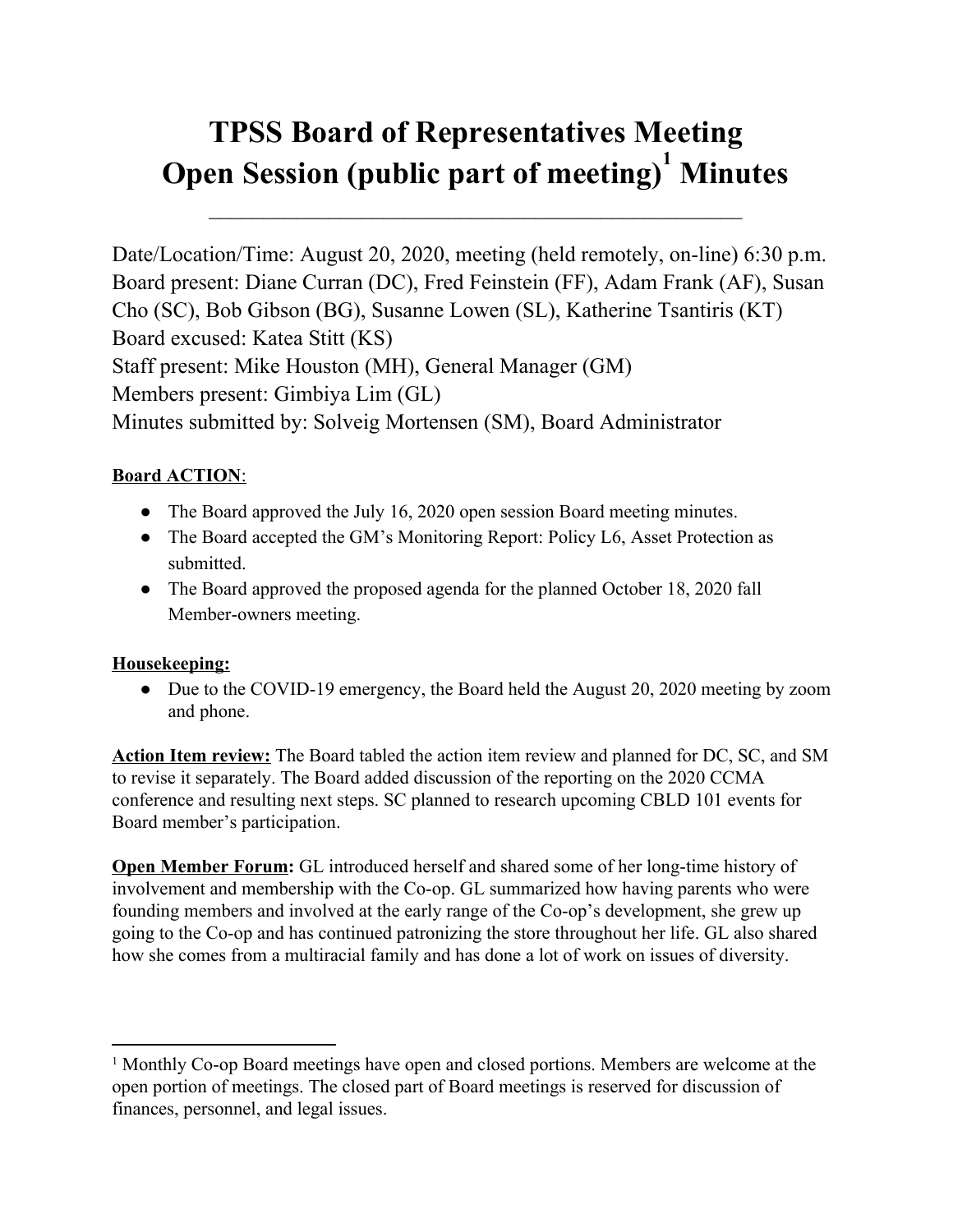GL asked the Board what they are excited about as Board members. Several Board members shared their backgrounds and described how they are excited to pursue the Co-op's mission and serve people and the community, as an organization, in a whole-hearted way. A Board member defined that service as being a real resource for people of all income levels to locally-produced food. A Board member also expressed being focused on maintaining the Co-op.

**GM Report:** MH shared how he observed outdoor happenings in "Old Town" Takoma Park and considered if the Co-op could collaborate to set up tents and equipment (picnic table, chairs) in BY Morrison Park; so, the Co-op could have some music and food and hopefully bring more foot traffic to the businesses in the area. MH reported that he reached out to the Executive Director of the Old Takoma Business Association (OTBA) and heard that there was interest in the idea. In reply to Board curiosity, MH stated that other OTBA businesses have not necessarily, previously, discussed utilizing the park space, but the idea may not have occurred to them.

In answering a Board question concerning if the downward trend in online ordering had stabilized, MH confirmed it had indeed declined and explained that the on-line ordering decreased every time the Co-op expanded its in-store shopping hours. MH commented that as a general matter, in regular (non-pandemic) conditions, online shopping typically makes up 1-2% of total sales, but during the pandemic 15% of the Co-op's sales have been through online orders.

The Board discussed how information provided by National Cooperative Grocers (NCG) at the most recent Consumer Cooperative Management Association (CCMA) conference indicated that online co-op shopping does not bring in much revenue. MH observed that it is a blended picture. MH stated TPSS Co-op does not have dedicated staff for handling online orders; and, notably, it is not an efficient way to shop, i.e. the Co-op could not do its pre-pandemic sales levels all online. MH confirmed that the Co-op plans to keep the online ordering platform past the pandemic; it is sustainable when the store's physically open and the Co-op's invested in creating the infrastructure for it. The Board recognized how the online ordering platform is a safety measure and has attracted business; people have travelled to use it.

In response to Board inquiry regarding if there has been pushback on the decision to re-open the store, MH stated that he has not received that feedback and speculated that keeping the online ordering option available may satisfy those that do not feel comfortable physically shopping at the store.

MH explained how the recent police presence at the store was due to someone attempting to enter the building through a side door.

L-6, Monitoring Report-Asset Protection: MH explained how the monitoring report he submitted for policy L-6 follows the same format as previously submitted L-6 monitoring reports. MH reported that as GM, he renewed the insurance coverages with the same levels as the prior year and that the only substantial change from previous years was implementing the auditor's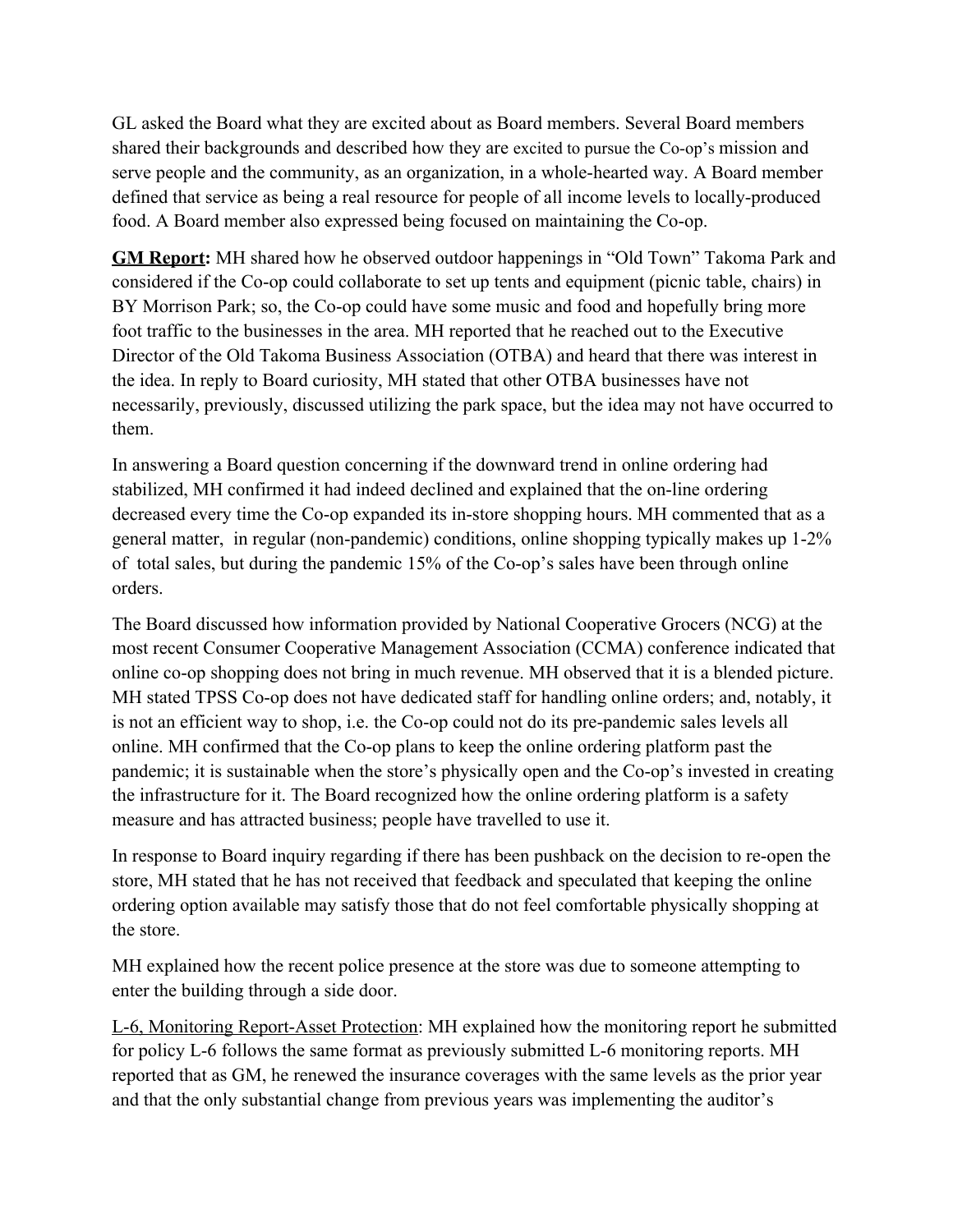recommendation to have dual signatures (two check signers) for any check over five-hundred dollars.

In response to a Board member's question re: the sufficiency of the Co-op's current level of umbrella coverage, MH stated that the coverage amount is based on the Co-op's auditor's recommendation. The Board reviewed how umbrella coverage protects the Co-op's inventory; the Co-op does not own its retail store building, so building coverage requirements are not as high.

To clarify how the Co-op has not fully discontinued its use of paypal, MH shared that the Co-op uses it for the online membership payments it now accepts and that Small Things Matter uses it to pay for some incidentals. MH observed that using paypal to receive revenue was a change, since the last L-6 Monitoring Report, so it needed to be documented in the Co-op's policies.

A Board member commented that the monitoring report provided the checks and balances on the handling of vendor invoices and payments; however, he was interested in hearing how the GM avoids conflict of interests as related to vendor selection. MH shared that he does not initiate or terminate vendor contracts--only the Co-op buyers do. MH conveyed that it was entirely the buyers purvey; for instance, if a vendor contract is ended it is not checked off by the GM.

Membership Committee: FF summarized that the Membership and Committee Affairs Committee (MCAC) set the date and the agenda for the Fall Member-Owners meeting (Saturday, October 17). FF stated that the proposed agenda is reports from the GM, Board President and Treasurer, followed by the candidates' presentations and open forum. The Board approved the proposed fall 2020 Member-owners meeting agenda.

FF explained how following the MCAC's new goal of drafting a bi-weekly bulletin and circulating it to the GM for edits and additions, a first edition had been completed and should be ready for release. FF elaborated that the MCAC aims to routinely draft bulletins and use some of their and MH's ideas for pieces. Board members and MH described several potential bulletin subjects: updates on the SNAP and Fresh checks programs; the Co-op's unique pricing structure and the basics program; shopper's etiquette during the time of the pandemic; the Co-op's participation in this year's CCMA conference and the important conference take-aways, including how some co-op's are developing community-focused programs to support their most economically challenged members and communities as a whole.

BG identified Durham Co-op Market and East Side Food Co-op as two co-op's highlighted at the CCMA conference, which were examples of co-op's acting as a community resource and doing innovative work creating programs for low income, disadvantaged people and/or people distressed by the pandemic. BG confirmed that he could follow-up with them

The Board and GM discussed providing communication and reminders to members and shoppers regarding in-store shopping protocols and noted that Co-op staff may have input as well. MH shared that he is foreseeing holiday crowds and anticipating ways to keep on-site shoppers safe and at a safe number. MH contemplated the Co-op's promoting early holiday shopping;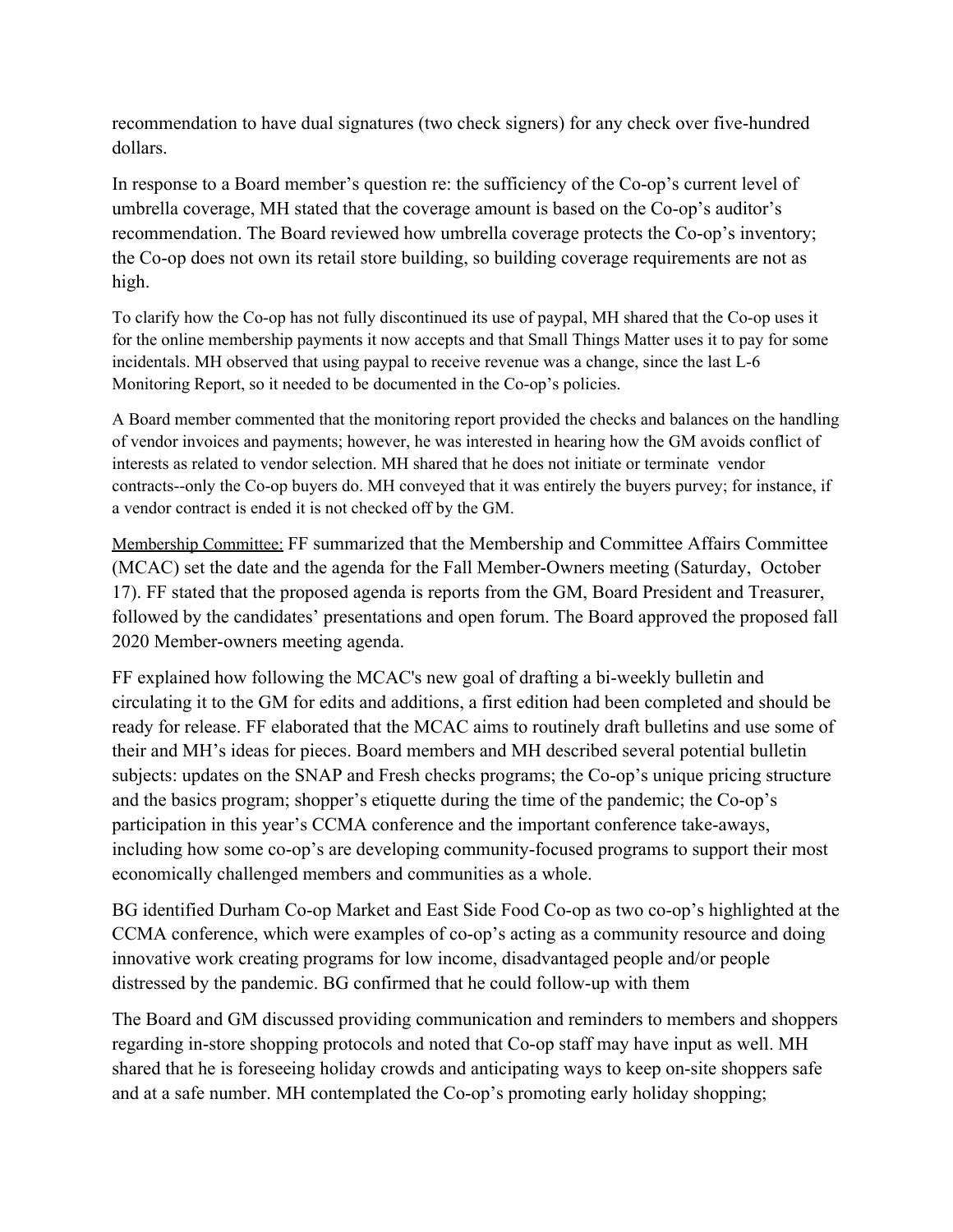expanding hours; and doing early stocking and providing shelf-stable holiday items. Board members affirmed these plans and suggested communicating them in early October and possibly creating an online holiday section and asking shoppers to obtain special-ordered items through curbside pick-up.

Nominations Committee, Outreach and Next Steps: DC remarked that the Nominations Committee will want to utilize the good piece that KS wrote re: how the Co-op seeks diversity. The Board discussed how they have been reaching out to gain more diversity.

The Board noted that the person filling the remainder of Sawa Kamra's (SK) Board term will need to re-run after SK's term was scheduled to end. The Board further clarified that they can fill SK's former seat by appointment prior to the election or, following Co-op policy, allow it to be filled by the candidate who, after all the open seats are filled, receives the next greatest number of votes (i.e. in this Nov.'s election, the candidate arriving at fourth place), and if not enough people run to have anyone be in fourth place then, again, the Board can fill by appointment.

The Board discussed the pros and cons of encouraging many people to run, when the Board currently has a number of incumbents. The Board understood if they do extensive outreach they want to prioritize having diversity and contacting people who previously ran. The Board also noted their ability to add additional Board members.

Policy Committee, Betty Grdina's Recommendations for Changes to the Policy Register: SC summarized how in reviewing policy L-2, they found a couple of discrepancies with CBLD's template for staff treatment and compensation. However, SC indicated that the significant, priority discrepancy for Board consideration is whether policy L-2 should specify that staff are encouraged to alert the Board of any illegal activities at the Co-op. The Board planned to have a vote on the proposed changes for the Co-op's policy register at the September Board meeting.

Decision on Electronic Meeting Platform: The Board tabled this agenda item.

Meeting adjourned at 8:10pm

### Board Representatives' Committee Memberships:

Membership and Community Affairs Committee: FF, BG, SL, DC (FF Chair) Audit and Finance Committee: AF, SC, BG, KT (AF Chair) Personnel Committee: DC, KS (DC Chair) Policy Committee: SC, AF, KT (SC Chair) Nominations Committee: BG, FF, SL (BG Chair) Junction Committee: FF, KS (FF Chair) Expansion Committee: AF, SC, SL (AF Chair) Board Development Committee: DC, AF (chair position shared)